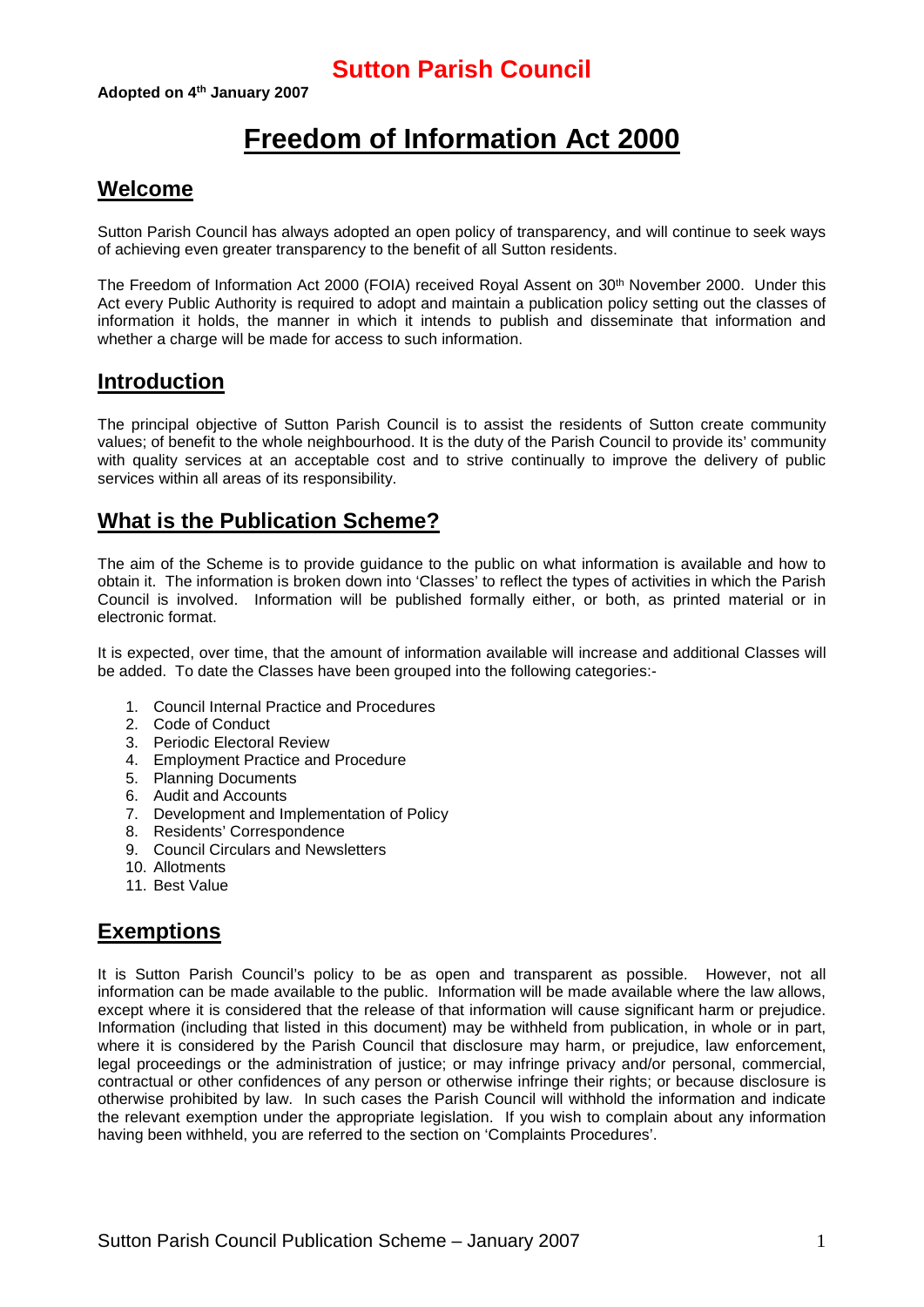## **Archiving Policy**

It is impossible for Sutton Parish Council to keep all information forever, therefore in line with the Parish Councils Records Management Policy it will be either destroyed or archived. The Publication Scheme will indicate for how long information is kept, and whether it is archived or destroyed after this time. If it is archived then the County Record Office will need to be contacted directly.

### **Access to Information**

All information listed in the Publication Scheme can be viewed by appointment by contacting: -

The Clerk Sutton Parish Council 10 Robins Field Wansford Peterborough PE8 6JW Tel/Fax: 01780 783678 Email: patricia.stuartmogg@btinternet.com

Alternatively, copies of information can be supplied either in paper format or electronically.

All information not covered by an exemption will ordinarily be released to the applicant within 20 working days of receipt of the request, unless it is necessary to issue a fees notice (see below for details).

### **Charging policy**

The majority of cases will not attract charges other than those set out in the scheme for photocopying, disks, postage etc. However if the request for information is likely to exceed the Appropriate Limit (which is deemed to be 18 hours of staff time) a charge will be made of £25.00 per hour plus expenses for any additional time above 18 hours.

The applicant will be issued with a Fees Notice and must pay the costs specified therein within a period of three months. The Parish Council is under no obligation to supply the information requested until the applicant has paid the requisite amount. If the costs are not paid within the three months then the request lapses.

The Parish Clerk will, in the first instance, consider all requests for the release of information and issue a Fees Notice if appropriate.

## **Complaints**

Any complaints concerning the publication scheme should be forwarded to:-

The Chairman Sutton Parish Council C/O 10 Robins Field **Wansford** Peterborough PE8 6JW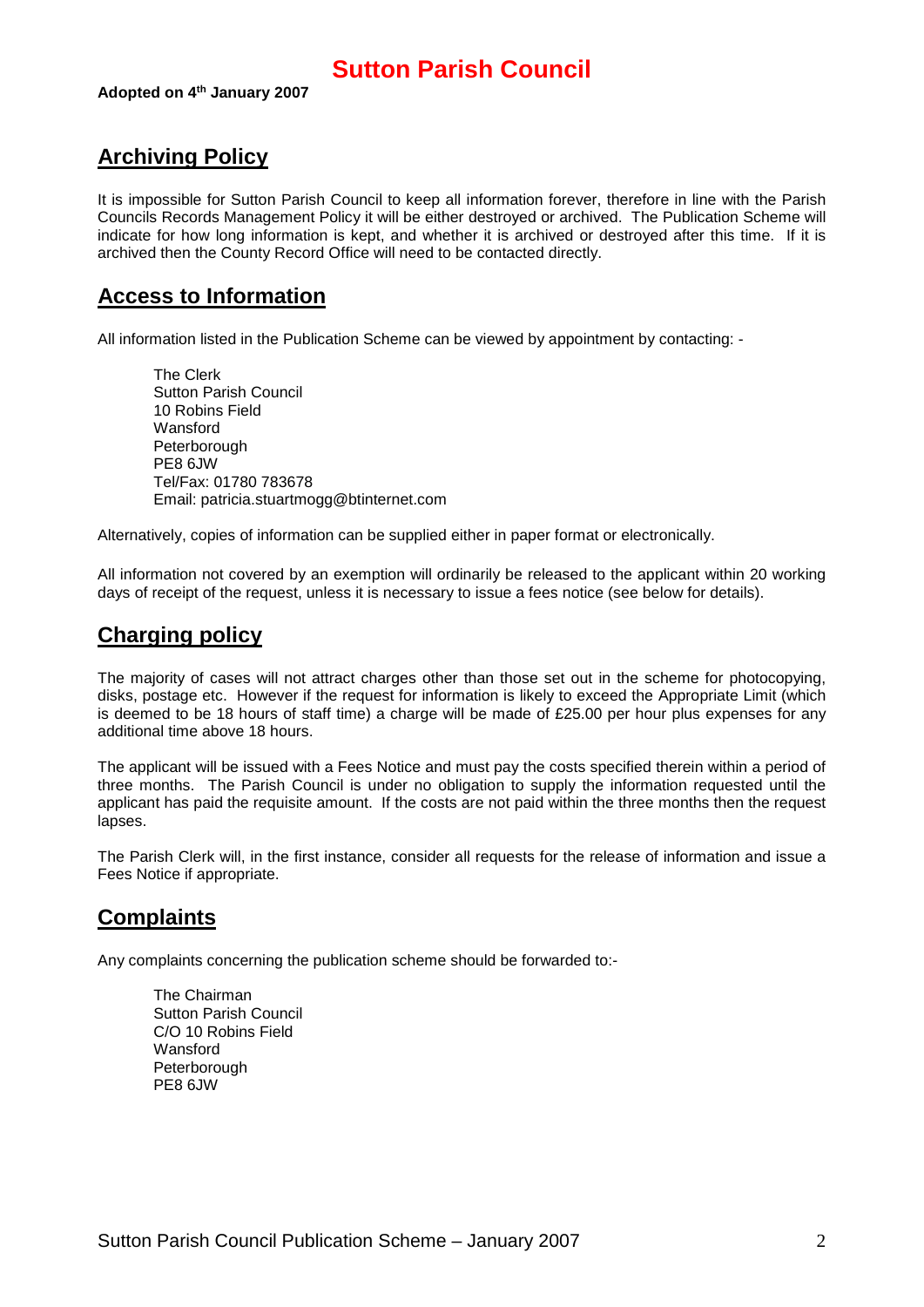# **Publication Scheme**

In accordance with the provisions of the Freedom of Information Act 2000 section 20 Sutton Parish Council will have routinely available the following information.

#### **1) COUNCIL INTERNAL PRACTICE AND PROCEDURE**

Agendas and supporting papers for council, committee and sub-committee meetings-limited to the last 2 years. Minutes of council, committee and sub-committee meetings – limited to the last 2 years. Procedural Standing Orders Councils Annual Report to Parish Meeting Terms of Reference for Committees

There will be 20p charge per sheet for supplying the above information in paper format There will be £2.50 charge per floppy/CD disk for supplying the above information in electronic format.

#### **2) CODE OF CONDUCT**

Members Declaration of Acceptance of Office Members Register of Interests Register of Members Interests Book

#### **3) PERIODIC ELECTORAL REVIEW**

Information relating to the last Periodic Electoral Review of the council area Information relating to the latest boundary review of the council area

#### **4) EMPLOYMENT PRACTICE AND PROCEDURE**

Terms & conditions of employment Job descriptions Equal Opportunities Policy Health & Safety Policy Staffing Structure Exclusions – personal data relating to employees as stipulated under the Data Protection Act 1998

#### **5) PLANNING DOCUMENTS**

Responses to planning applications – limited to the last 12months Parish Plan (currently not produced by the Council)

#### **6) AUDIT AND ACCOUNTS**

Annual return form – limited to the last financial year Annual Statutory report by auditor (internal and external) – limited to the last financial year Receipt/Payment books; Receipt books of all kinds; Bank Statements from all accounts – limited to the last financial year Precept request – limited to the last financial year VAT records – limited to the last financial year Financial Standing Orders and Regulations Assets Register Risk Assessments Loan sanction approvals Fees and charges applied by the Council Safety inspection records Register/file of members' allowances

Sutton Parish Council Publication Scheme – January 2007 3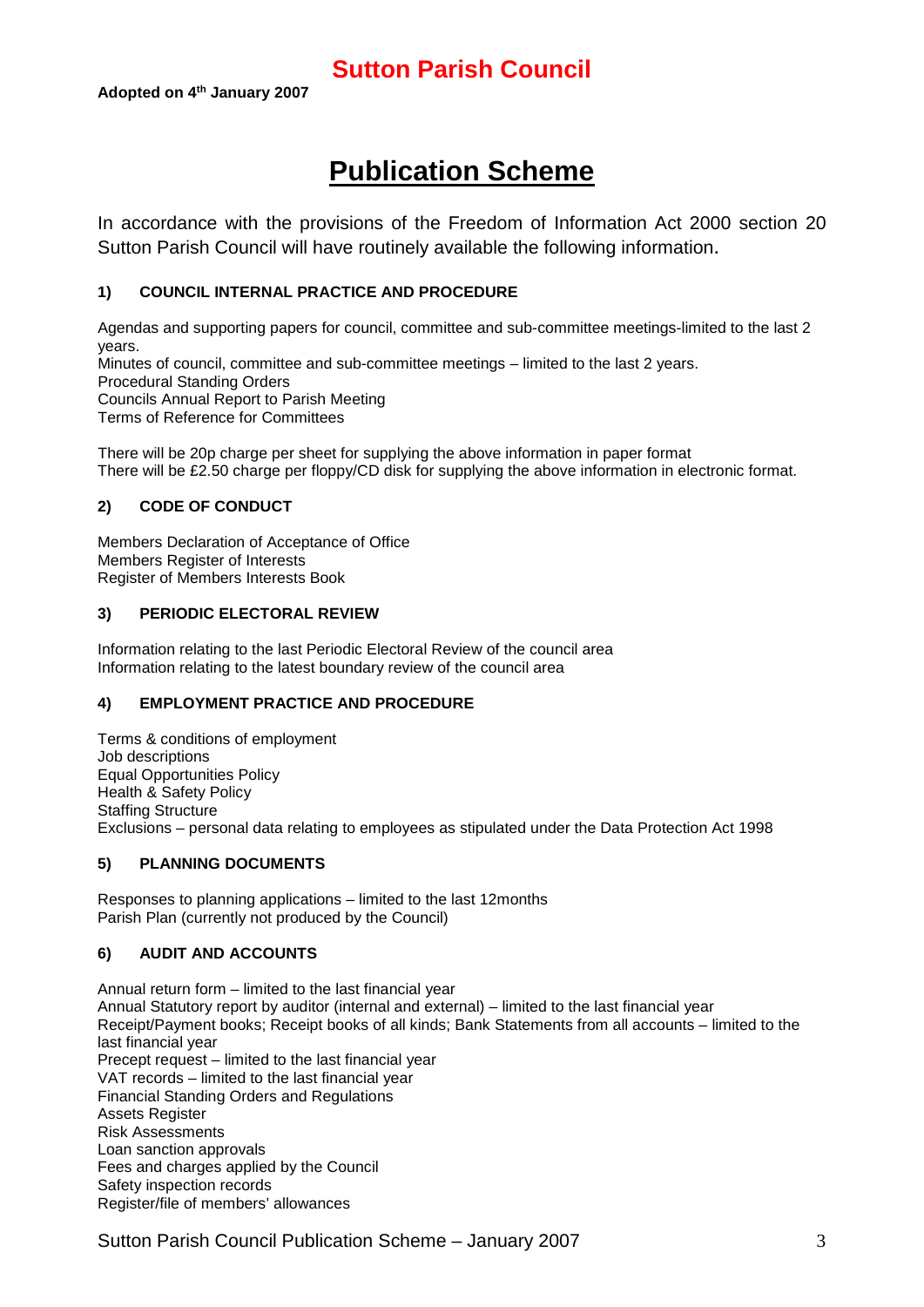#### **7) DEVELOPMENT AND IMPLEMENTATION OF POLICY**

Policy Statements issued by Council Responses made by the Council to consultation papers Analysis of responses received to public consultations by the Council Parish Appraisal Complaints handling procedure

#### **8) BYELAWS**

Currently the no byelaws set by the Parish Council

#### **9) RESIDENTS' CORRESPONDENCE**

Residents' Correspondence will be held for a period of one year and thereafter destroyed, or archived if pertaining to important local issues or activities. Information may be wholly or partially withheld if the Parish Council considers that disclosure is subject to the exemptions above or under the Data Protection Act 1998.

Anonymous mail will be destroyed on receipt and will not be recorded or kept in any format.

#### **9) COUNCIL CIRCULARS / NEWSLETTERS**

Parish Newsletters

#### **10) ARTS, ENTERTAINMENT & TOURIST INFORMATION –**

Only information produced by the City Council is held.

#### **11) ALLOTMENTS**

Plans Standard Tenancy Agreements Exclusions – individual tenancy agreements and rent payment records under both privacy and data protection laws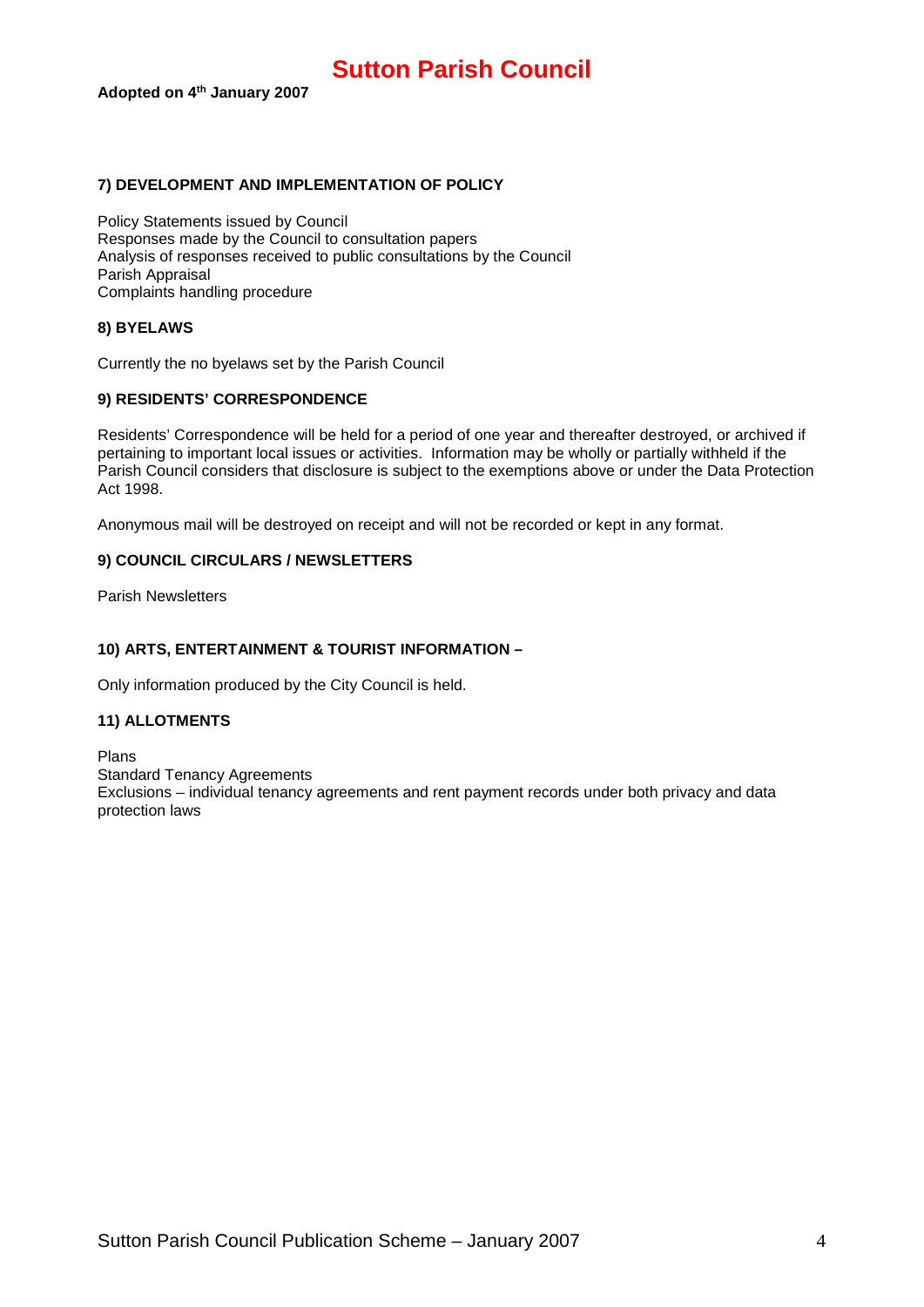## **Management of Records Policy**

**Key**  $P =$  Preserve permanently  $R =$  Review  $D =$  Destroy

| <b>Record</b>                                                              | <b>Action</b> | <b>Minimum Retention Period</b> | Reason                |
|----------------------------------------------------------------------------|---------------|---------------------------------|-----------------------|
| <b>Administration</b>                                                      |               |                                 |                       |
| <b>Signed Minutes of Council Meetings</b>                                  | P             | Indefinite                      | Archives              |
| Reports & other documents circulated with agendas not attached to signed   | $\mathsf{R}$  | Indefinite                      |                       |
| <b>Minutes</b>                                                             |               |                                 |                       |
| Agendas (if Minutes do not survive)                                        | P             | Indefinite                      |                       |
| <b>Councillors' Declarations of Office</b>                                 | P             | Indefinite                      | Archives              |
| Nomination forms for parish council elections (if minutes do not survive)  | P             | Indefinite                      |                       |
| <b>Byelaws and Orders</b>                                                  | P             | Indefinite                      | Audit, Management     |
| <b>Title Deeds</b>                                                         | $\mathsf{P}$  | Indefinite                      | Audit, Management     |
| Registration of Village Greens, plans, etc                                 | P             | Indefinite                      | Audit, Management     |
| Property registers & terriers, including register and plans for allotments | $\mathsf{P}$  | Indefinite                      | Audit, Management     |
| Maps, plans & surveys of property owned by the Council/Meeting             | $\mathsf{P}$  | Indefinite                      | Archives              |
| Correspondence and papers on important local issues or activities          | P             | Indefinite                      | Archives              |
| Planning applications and related papers for major controversial           | P             | Indefinite                      |                       |
| developments, and also planning appeal decisions                           |               |                                 |                       |
| Leases, Agreements, Contracts & Wayleaves                                  | $\mathsf{P}$  | Indefinite                      | Audit, Management     |
| Quotations & tenders for major works                                       | $\mathsf{R}$  | 12years/Indefinite              | Statute of limitation |
| Quotations and tenders for minor works                                     | D             | 12 years                        | Statue of limitation  |
| Unsuccessful tenders                                                       | D             | 3 years                         | Challenge             |
| Routine correspondence, papers & emails                                    | D             | Retain as long as useful        |                       |
| Personnel records                                                          | D             | 3 months                        | Limitation period     |
| Health & Safety records                                                    |               | Indefinite                      |                       |
| Planning Applications & related papers for minor works where permission is | D             | Retain until appeal period has  |                       |
| refused                                                                    |               | expired                         |                       |
| Scale if Fees and Charges                                                  | D             | 5 years                         | Management            |
| <b>Insurance Policies</b>                                                  | D             | Retain while valid              |                       |
| <b>Finance</b>                                                             |               |                                 |                       |
| Receipts and payments books                                                | P             | Indefinite                      | Archives              |